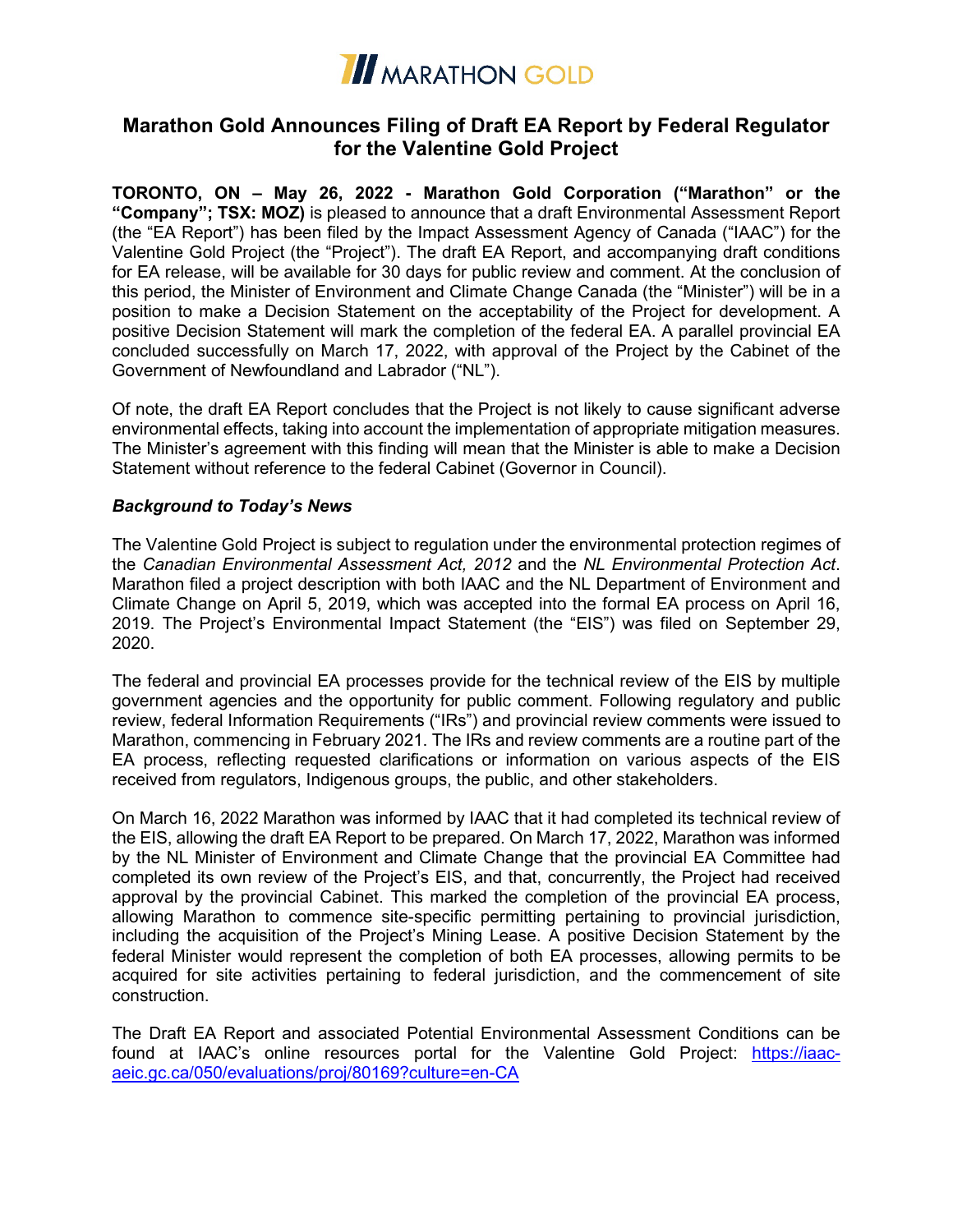

### **About Marathon**

Marathon (TSX:MOZ) is a Toronto based gold company advancing its 100%-owned Valentine Gold Project located in the central region of Newfoundland and Labrador, one of the top mining jurisdictions in the world. The Project comprises a series of five mineralized deposits along a 20 kilometre system. An April 2021 Feasibility Study outlined an open pit mining and conventional milling operation over a thirteen-year mine life with a 31.5% after-tax rate of return. The Project has estimated Proven Mineral Reserves of 1.40 Moz (29.68 Mt at 1.46 g/t) and Probable Mineral Reserves of 0.65 Moz (17.38 Mt at 1.17 g/t). Total Measured Mineral Resources (inclusive of the Mineral Reserves) comprise 1.92 Moz (32.59 Mt at 1.83 g/t) with Indicated Mineral Resources (inclusive of the Mineral Reserves) of 1.22 Moz (24.07 Mt at 1.57 g/t). Additional Inferred Mineral Resources are 1.64 Moz (29.59 Mt at 1.72 g/t Au). Please see Marathon's Annual Information Form for the year ended December 31, 2021 and other filings made with Canadian securities regulatory authorities and available a[t www.sedar.com](http://www.sedar.com/) for further details and assumptions relating to the Valentine Gold Project.

#### **For more information, please contact:**

| Amanda Mallough                      | Matt Manson               | Julie Robertson.             |
|--------------------------------------|---------------------------|------------------------------|
| Senior Associate. Investor Relations | President & CEO           | CFC                          |
| Tel: 416 855-8202                    | mmanson@marathon-gold.com | jrobertson@marathon-gold.com |
| amallough@marathon-gold.com          |                           |                              |

To find out more information on Marathon Gold Corporation and the Valentine Gold Project, please visit [www.marathon-gold.com.](http://www.marathon-gold.com/)

## **Cautionary Statement Regarding Forward-Looking Information**

*Certain information contained in this news release, constitutes forward-looking information within the meaning of Canadian securities laws ("forward-looking statements"). All statements in this news release, other than statements of historical fact, which address events, results, outcomes or developments that Marathon expects to occur are forwardlooking statements. Forward-looking statements include statements that are predictive in nature, depend upon or refer to future events or conditions, or include words such as "expects", "anticipates", "plans", "believes", "estimates", "considers", "intends", "targets", or negative versions thereof and other similar expressions, or future or conditional verbs such as "may", "will", "should", "would" and "could". We provide forward-looking statements for the purpose of conveying information about our current expectations and plans relating to the future, and readers are cautioned that such statements may not be appropriate for other purposes. More particularly and without restriction, this news release contains forward-looking statements and information about the FS and the results therefrom (including IRR, NPV5%, Capex, FCF, AISC and other financial metrics), the realization of mineral reserve and mineral resource estimates, the future financial or operating performance of the Company and the Project, capital and operating costs, the ability of the Company to obtain all government approvals, permits and third-party consents in connection with the Company's exploration, development and operating activities, the potential impact of COVID-19 on the Company, the Company's ability to successfully advance the Project and anticipated benefits thereof, economic analyses for the Valentine Gold Project, processing and recovery estimates and strategies, future exploration and mine plans, objectives and expectations and corporate planning of Marathon, future environmental impact statements and the timetable for completion and content thereof and statements as to management's expectations with respect to, among other things, the matters and activities contemplated in this news release.* 

*Forward-looking statements involve known and unknown risks, uncertainties and assumptions and accordingly, actual results and future events could differ materially from those expressed or implied in such statements. You are hence cautioned not to place undue reliance on forward-looking statements. In respect of the forward-looking statements concerning the interpretation of exploration results and the impact on the Project's mineral resource estimate, the Company has provided such statements in reliance on certain assumptions it believes are reasonable at this time, including assumptions as to the continuity of mineralization between drill holes. A mineral resource that is classified as "inferred" or "indicated" has a great amount of uncertainty as to its existence and economic and legal feasibility. It cannot be assumed that any or part of an "indicated mineral resource" or "inferred mineral resource" will ever be upgraded to a higher category of mineral resource. Investors are cautioned not to assume that all or any part of mineral deposits in these categories will ever be converted into proven and probable mineral reserves.*

*By its nature, this information is subject to inherent risks and uncertainties that may be general or specific and which give rise to the possibility that expectations, forecasts, predictions, projections or conclusions will not prove to be accurate, that assumptions may not be correct and that objectives, strategic goals and priorities will not be achieved. Factors that could cause future results or events to differ materially from current expectations expressed or implied by*